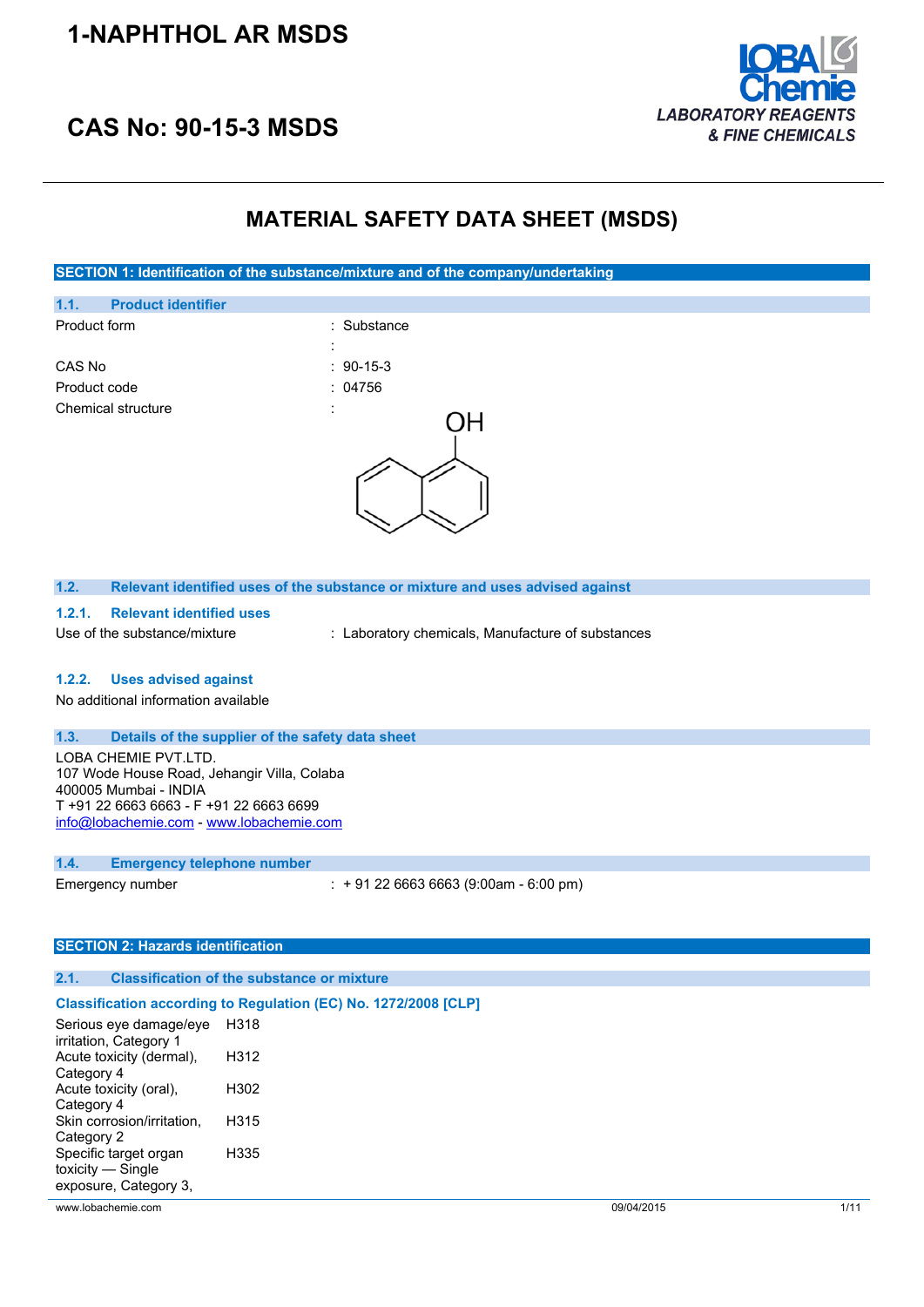Safety Data Sheet

Respiratory tract irritation

Full text of classification categories and H statements : see section 16

#### **Classification according to Directive 67/548/EEC or 1999/45/EC**

Xn; R21/22 Xi; R41 Xi; R37/38 Full text of R-phrases: see section 16

## **Adverse physicochemical, human health and environmental effects**

No additional information available



#### **2.3. Other hazards**

No additional information available

|        | <b>SECTION 3: Composition/information on ingredients</b> |                 |  |  |
|--------|----------------------------------------------------------|-----------------|--|--|
|        |                                                          |                 |  |  |
| 3.1.   | <b>Substance</b>                                         |                 |  |  |
| Name   |                                                          | : 1-NAPHTHOL AR |  |  |
| CAS No |                                                          | $: 90-15-3$     |  |  |
|        |                                                          |                 |  |  |

Full text of R- and H-phrases: see section 16

| 3.2.           | <b>Mixture</b>     |            |      |
|----------------|--------------------|------------|------|
| Not applicable |                    |            |      |
|                | www.lobachemie.com | 09/04/2015 | 2/11 |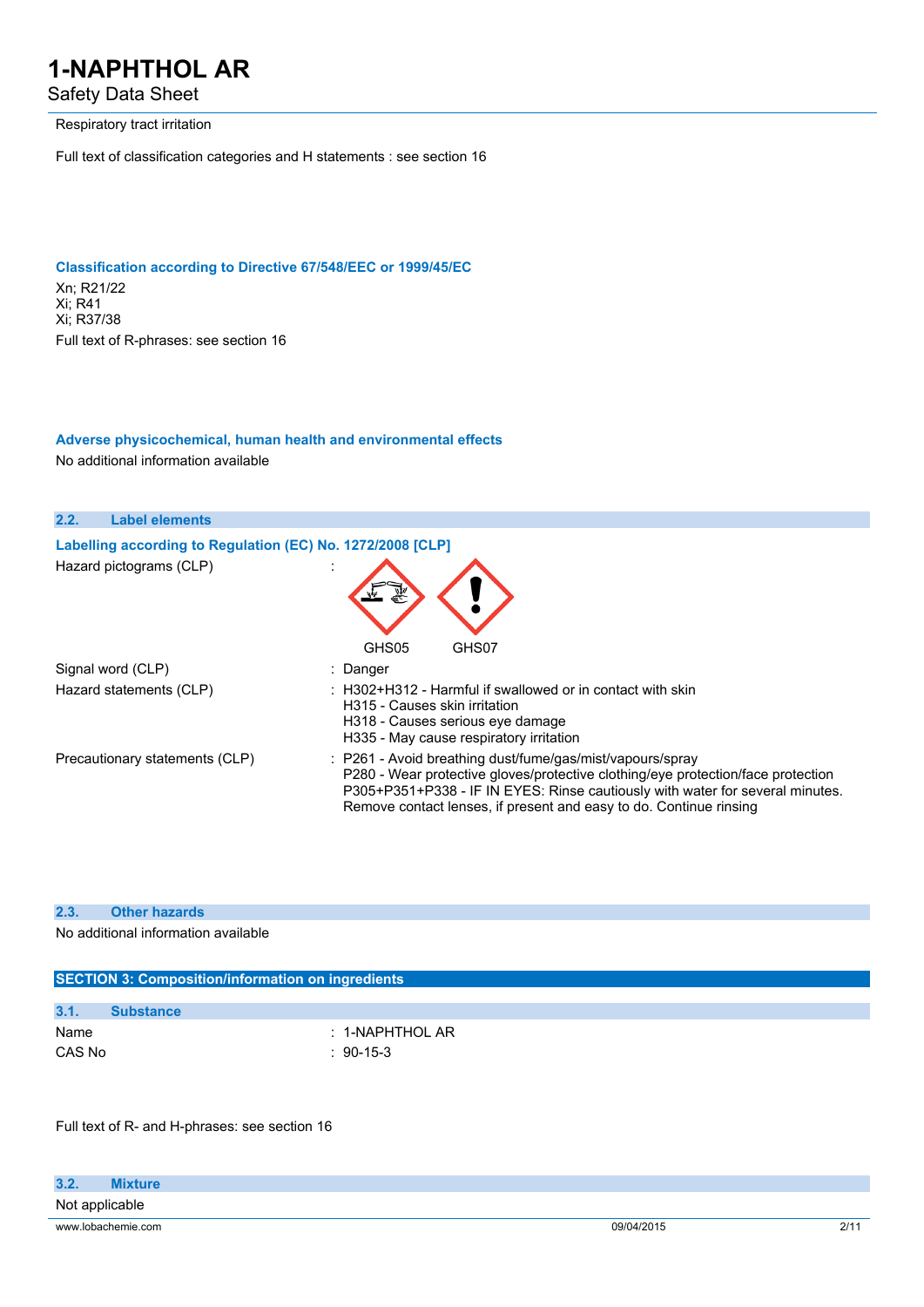Safety Data Sheet

### **SECTION 4: First aid measures**

| 4.1.                        | <b>Description of first aid measures</b>                       |                                                                                                                                                                                                                                                                                      |
|-----------------------------|----------------------------------------------------------------|--------------------------------------------------------------------------------------------------------------------------------------------------------------------------------------------------------------------------------------------------------------------------------------|
|                             | First-aid measures after inhalation                            | Remove victim to fresh air and keep at rest in a position comfortable for breathing.<br>Call a POISON CENTER or doctor/physician if you feel unwell.                                                                                                                                 |
|                             | First-aid measures after skin contact                          | Immediately call a POISON CENTER or doctor/physician. Specific measures (see<br>on this label). Wash with plenty of soap and water. Wash contaminated clothing<br>before reuse. If skin irritation occurs: Get medical advice/attention. Specific<br>treatment (see  on this label). |
|                             | First-aid measures after eye contact                           | Rinse cautiously with water for several minutes. Remove contact lenses, if present<br>and easy to do. Continue rinsing. Immediately call a POISON CENTER or<br>doctor/physician.                                                                                                     |
|                             | First-aid measures after ingestion                             | Rinse mouth. Call a POISON CENTER or doctor/physician if you feel unwell.                                                                                                                                                                                                            |
| 4.2.                        | Most important symptoms and effects, both acute and delayed    |                                                                                                                                                                                                                                                                                      |
|                             | Symptoms/injuries after inhalation                             | : May cause respiratory irritation.                                                                                                                                                                                                                                                  |
|                             | Symptoms/injuries after skin contact                           | Repeated exposure to this material can result in absorption through skin causing<br>significant health hazard. Harmful in contact with skin. Causes skin irritation.                                                                                                                 |
|                             | Symptoms/injuries after eye contact                            | Causes serious eye damage.                                                                                                                                                                                                                                                           |
|                             | Symptoms/injuries after ingestion                              | Swallowing a small quantity of this material will result in serious health hazard.                                                                                                                                                                                                   |
| 4.3.                        |                                                                | Indication of any immediate medical attention and special treatment needed                                                                                                                                                                                                           |
| Treat symptomatically.      |                                                                |                                                                                                                                                                                                                                                                                      |
|                             | <b>SECTION 5: Firefighting measures</b>                        |                                                                                                                                                                                                                                                                                      |
|                             |                                                                |                                                                                                                                                                                                                                                                                      |
| 5.1.                        | <b>Extinguishing media</b>                                     |                                                                                                                                                                                                                                                                                      |
|                             | Suitable extinguishing media<br>Unsuitable extinguishing media | : dry chemical powder, alcohol-resistant foam, carbon dioxide (CO2).<br>Do not use a heavy water stream.                                                                                                                                                                             |
| 5.2.                        | Special hazards arising from the substance or mixture          |                                                                                                                                                                                                                                                                                      |
|                             | No additional information available                            |                                                                                                                                                                                                                                                                                      |
| 5.3.                        | <b>Advice for firefighters</b>                                 |                                                                                                                                                                                                                                                                                      |
|                             | Protection during firefighting                                 | : Do not attempt to take action without suitable protective equipment.                                                                                                                                                                                                               |
|                             | <b>SECTION 6: Accidental release measures</b>                  |                                                                                                                                                                                                                                                                                      |
| 6.1.                        |                                                                | Personal precautions, protective equipment and emergency procedures                                                                                                                                                                                                                  |
| 6.1.1.                      | For non-emergency personnel                                    |                                                                                                                                                                                                                                                                                      |
| <b>Emergency procedures</b> |                                                                | Evacuate unnecessary personnel.                                                                                                                                                                                                                                                      |
| 6.1.2.                      | For emergency responders                                       |                                                                                                                                                                                                                                                                                      |
| Protective equipment        |                                                                | : Use personal protective equipment as required.                                                                                                                                                                                                                                     |
| <b>Emergency procedures</b> |                                                                | : Ventilate area.                                                                                                                                                                                                                                                                    |
| 6.2.                        | <b>Environmental precautions</b>                               |                                                                                                                                                                                                                                                                                      |
|                             | Avoid release to the environment.                              |                                                                                                                                                                                                                                                                                      |
| 6.3.                        | Methods and material for containment and cleaning up           |                                                                                                                                                                                                                                                                                      |
| Methods for cleaning up     |                                                                | : Clear up rapidly by scoop or vacuum.                                                                                                                                                                                                                                               |

## **6.4. Reference to other sections**

No additional information available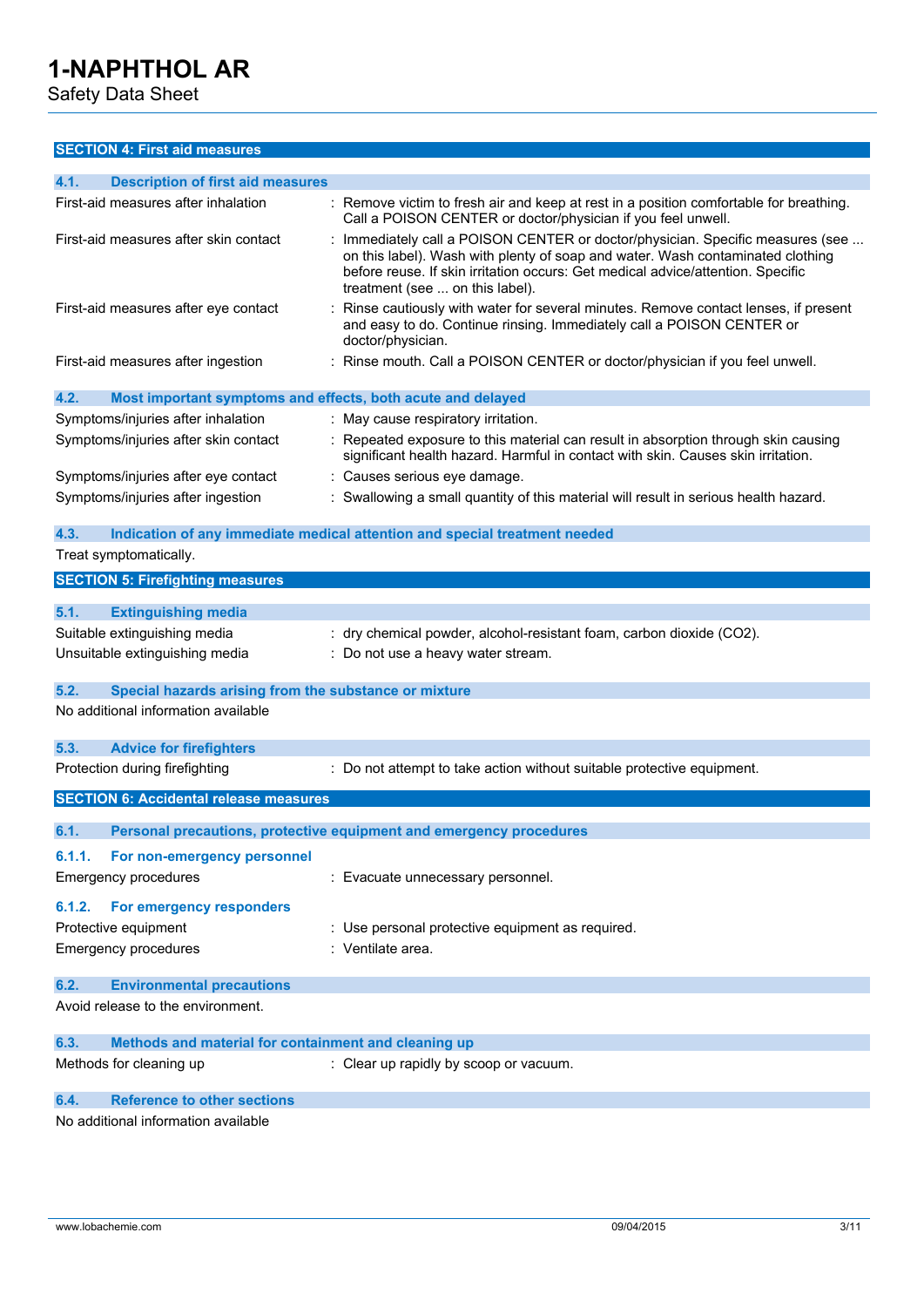## Safety Data Sheet

| <b>SECTION 7: Handling and storage</b>                               |                                                                                                         |  |  |
|----------------------------------------------------------------------|---------------------------------------------------------------------------------------------------------|--|--|
| 7.1.<br><b>Precautions for safe handling</b>                         |                                                                                                         |  |  |
| Precautions for safe handling                                        | : Avoid breathing dust/fume/gas/mist/vapours/spray. Use only outdoors or in a well-<br>ventilated area. |  |  |
| Hygiene measures                                                     | Do not eat, drink or smoke when using this product. Wash  thoroughly after<br>handling.                 |  |  |
| 7.2.<br>Conditions for safe storage, including any incompatibilities |                                                                                                         |  |  |
| Storage conditions                                                   | : Keep container tightly closed. Store in original container. Store in a dry place.                     |  |  |
| 7.3.<br><b>Specific end use(s)</b>                                   |                                                                                                         |  |  |
| No additional information available                                  |                                                                                                         |  |  |
| <b>SECTION 8: Exposure controls/personal protection</b>              |                                                                                                         |  |  |
|                                                                      |                                                                                                         |  |  |
| 8.1.<br><b>Control parameters</b>                                    |                                                                                                         |  |  |
| No additional information available                                  |                                                                                                         |  |  |

| 8.2.<br><b>Exposure controls</b>                              |                                      |
|---------------------------------------------------------------|--------------------------------------|
| Hand protection                                               | : protective gloves                  |
| Eye protection                                                | : Chemical goggles or safety glasses |
| Skin and body protection                                      | : Wear suitable protective clothing  |
| Respiratory protection                                        | : Wear respiratory protection        |
| <b>SECTION 9: Physical and chemical properties</b>            |                                      |
| 9.1.<br>Information on basic physical and chemical properties |                                      |
| Physical state                                                | : Solid                              |
| Molecular mass                                                | : 144.17 g/mol                       |
| Colour                                                        | : Off white to brownish.             |
| Odour                                                         | : slight phenolic odor.              |
| Odour threshold                                               | : No data available                  |
| pH                                                            | : No data available                  |
| Relative evaporation rate (butylacetate=1)                    | : No data available                  |
| Melting point                                                 | $: 94 - 96$                          |
| Freezing point                                                | : No data available                  |
| Boiling point                                                 | $: 278 - 280$                        |
| Flash point                                                   | : 125 °C                             |
| Auto-ignition temperature                                     | : No data available                  |
| Decomposition temperature                                     | : No data available                  |
| Flammability (solid, gas)                                     | : No data available                  |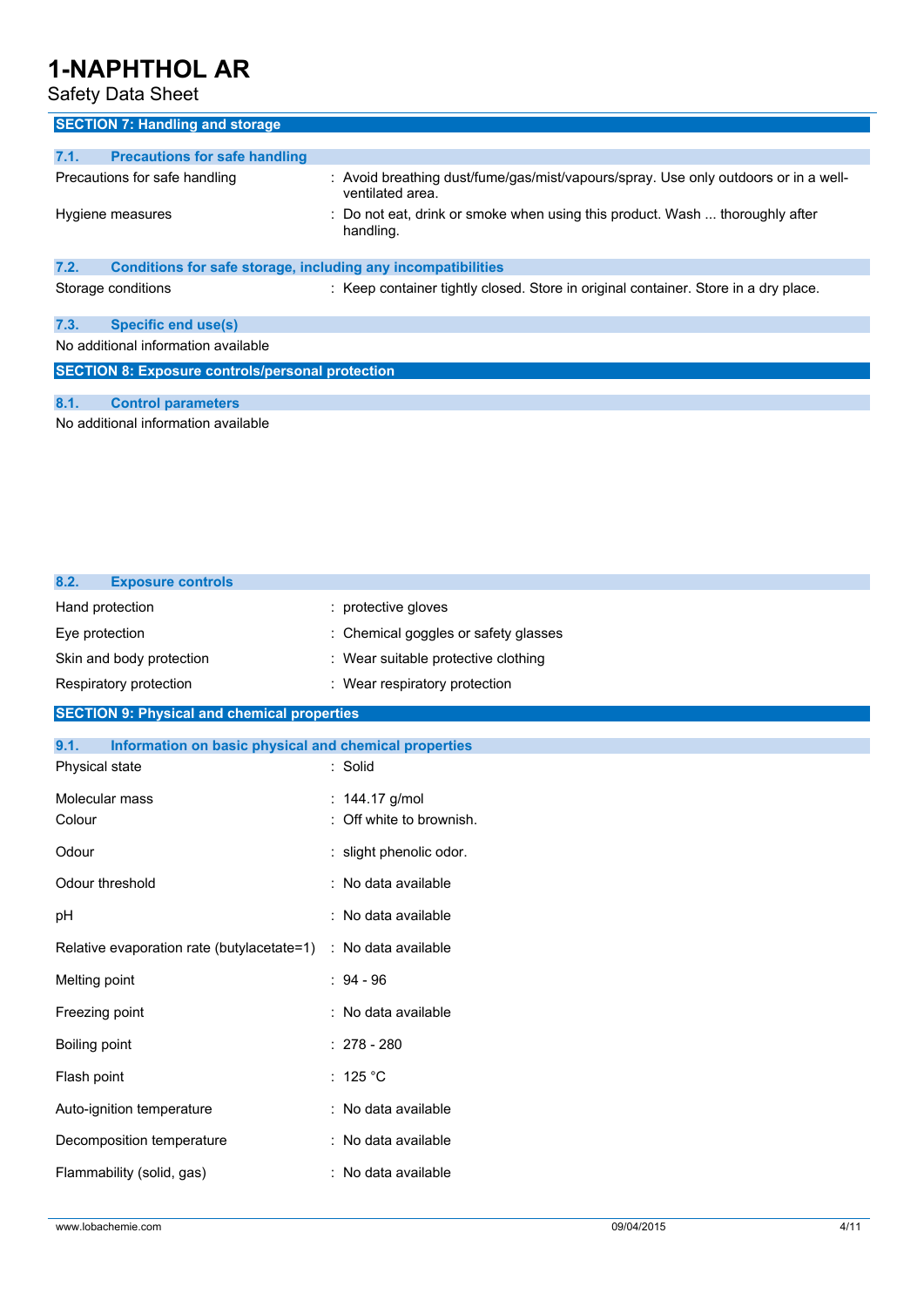Safety Data Sheet

| Vapour pressure                                                                    | $: 1$ mm Hg at 940C                                                 |
|------------------------------------------------------------------------------------|---------------------------------------------------------------------|
| Relative vapour density at 20 °C                                                   | : 4.5                                                               |
| Relative density                                                                   | : No data available                                                 |
| Solubility                                                                         | : Water: Practically insoluble in water                             |
| Log Pow                                                                            | : 2.85                                                              |
| Viscosity, kinematic                                                               | : No data available                                                 |
| Viscosity, dynamic                                                                 | : No data available                                                 |
| <b>Explosive properties</b>                                                        | : No data available                                                 |
| Oxidising properties                                                               | : No data available                                                 |
| <b>Explosive limits</b>                                                            | $: 0.008 - 0.05$ vol %                                              |
| <b>Other information</b><br>9.2.                                                   |                                                                     |
| No additional information available<br><b>SECTION 10: Stability and reactivity</b> |                                                                     |
|                                                                                    |                                                                     |
| 10.1.<br><b>Reactivity</b><br>No additional information available                  |                                                                     |
| 10.2.<br><b>Chemical stability</b>                                                 |                                                                     |
| Stable under normal conditions.                                                    |                                                                     |
| 10.3.<br><b>Possibility of hazardous reactions</b>                                 |                                                                     |
| No additional information available                                                |                                                                     |
| <b>Conditions to avoid</b><br>10.4.                                                |                                                                     |
| Direct sunlight. Air contact. Moisture.                                            |                                                                     |
| 10.5.<br><b>Incompatible materials</b>                                             |                                                                     |
| No additional information available                                                |                                                                     |
| 10.6.<br><b>Hazardous decomposition products</b>                                   |                                                                     |
| No additional information available                                                |                                                                     |
| <b>SECTION 11: Toxicological information</b>                                       |                                                                     |
| 11.1.<br>Information on toxicological effects                                      |                                                                     |
| Acute toxicity                                                                     | : Dermal: Harmful in contact with skin. Oral: Harmful if swallowed. |
| Skin corrosion/irritation                                                          | Causes skin irritation.                                             |
| Serious eye damage/irritation                                                      | Causes serious eye damage.                                          |
| Respiratory or skin sensitisation                                                  | Not classified<br>$\ddot{\phantom{0}}$                              |
| Germ cell mutagenicity                                                             | Not classified                                                      |
| Carcinogenicity                                                                    | Not classified                                                      |
| Reproductive toxicity                                                              | Not classified                                                      |
| Specific target organ toxicity (single<br>exposure)                                | : May cause respiratory irritation.                                 |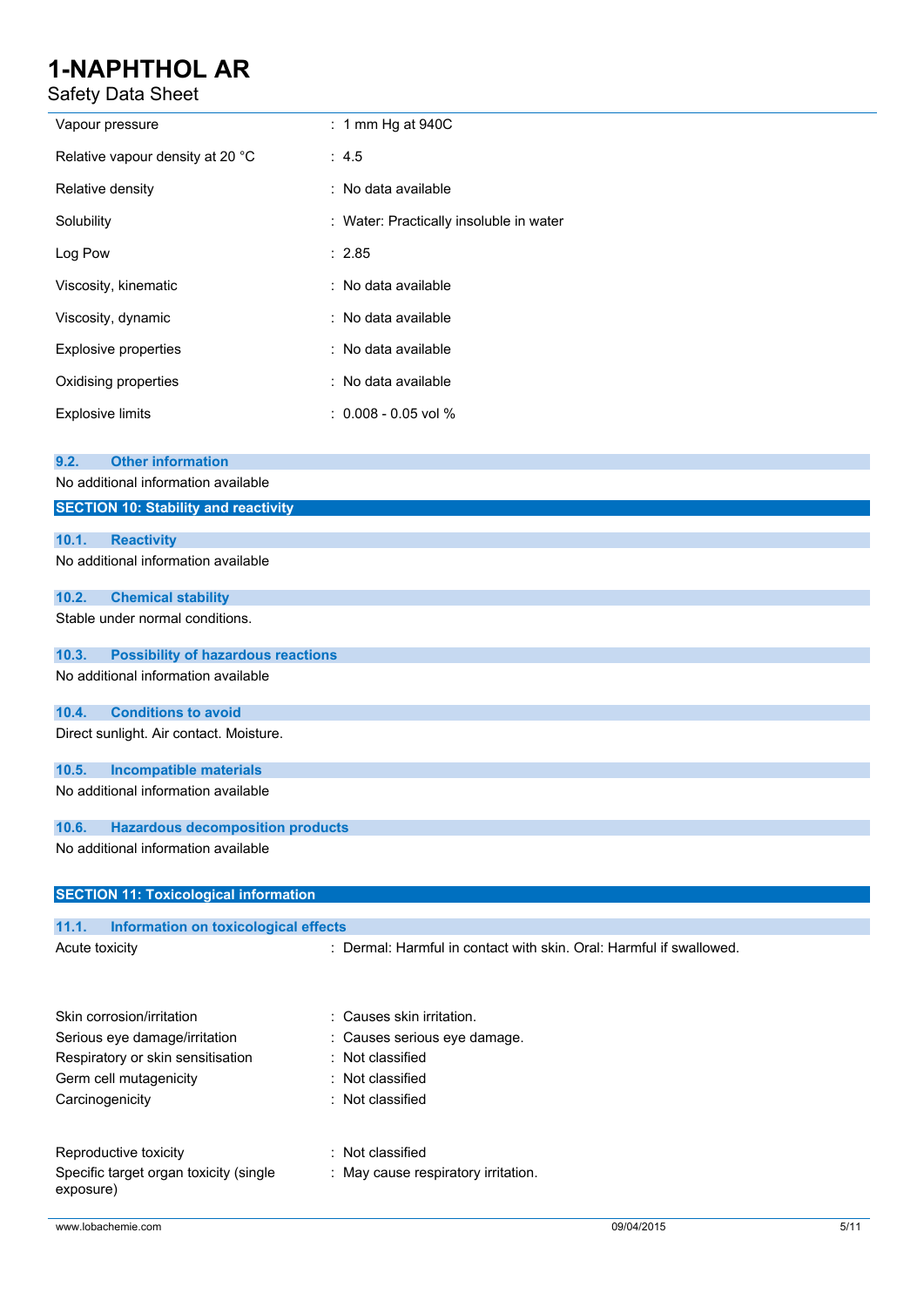Safety Data Sheet

| Safety Data Sheet                                                                         |                                                       |
|-------------------------------------------------------------------------------------------|-------------------------------------------------------|
| Specific target organ toxicity (repeated<br>exposure)                                     | : Not classified                                      |
| Aspiration hazard                                                                         | : Not classified                                      |
| Potential adverse human health effects<br>and symptoms                                    | : Harmful if swallowed. Harmful in contact with skin. |
| <b>SECTION 12: Ecological information</b>                                                 |                                                       |
| 12.1.<br><b>Toxicity</b>                                                                  |                                                       |
| No additional information available                                                       |                                                       |
|                                                                                           |                                                       |
|                                                                                           |                                                       |
|                                                                                           |                                                       |
|                                                                                           |                                                       |
| 12.2.<br><b>Persistence and degradability</b>                                             |                                                       |
| No additional information available                                                       |                                                       |
|                                                                                           |                                                       |
| 12.3.<br><b>Bioaccumulative potential</b>                                                 |                                                       |
| 1-NAPHTHOL AR (90-15-3)                                                                   |                                                       |
| Log Pow                                                                                   | 2.85                                                  |
|                                                                                           |                                                       |
| <b>Mobility in soil</b><br>12.4.                                                          |                                                       |
| No additional information available                                                       |                                                       |
|                                                                                           |                                                       |
|                                                                                           |                                                       |
| 12.5.<br><b>Results of PBT and vPvB assessment</b><br>No additional information available |                                                       |
|                                                                                           |                                                       |
|                                                                                           |                                                       |
| <b>Other adverse effects</b><br>12.6.                                                     |                                                       |
| No additional information available                                                       |                                                       |
| <b>SECTION 13: Disposal considerations</b>                                                |                                                       |
|                                                                                           |                                                       |
| 13.1.<br><b>Waste treatment methods</b>                                                   |                                                       |
| Product/Packaging disposal                                                                | : Dispose of contents/container to                    |

In accordance with ADR / RID / IMDG / IATA / ADN

**SECTION 14: Transport information**

| 14.1.<br><b>UN number</b> |        |  |
|---------------------------|--------|--|
| UN-No. (ADR)              | : 2811 |  |
| UN-No. (IMDG)             | : 2811 |  |
| UN-No.(IATA)              | : 2811 |  |
| UN-No.(ADN)               | : 2811 |  |
| UN-No. (RID)              | :2811  |  |
|                           |        |  |

recommendations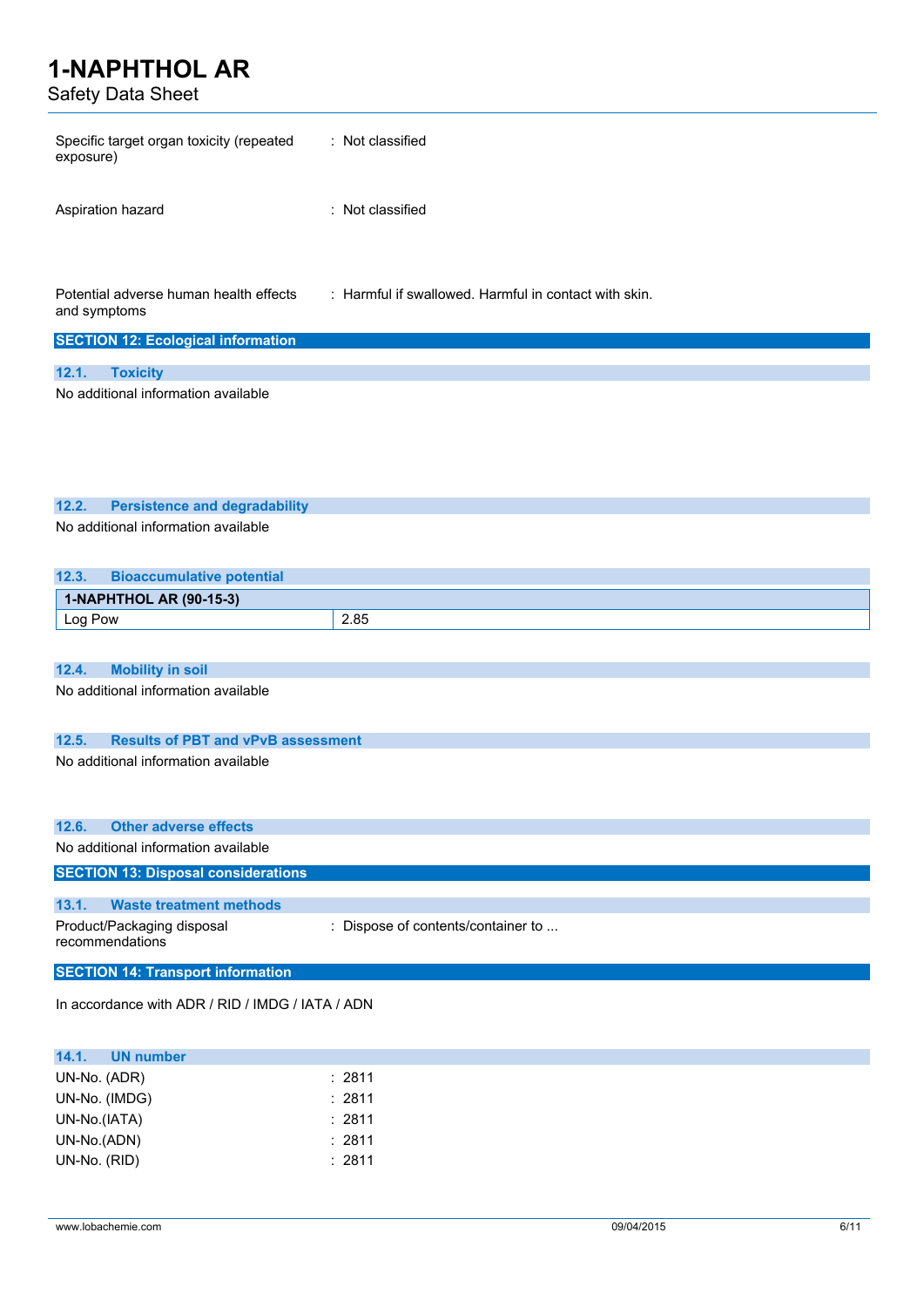Safety Data Sheet

| 14.2. UN proper shipping name              |                                                         |
|--------------------------------------------|---------------------------------------------------------|
| Proper Shipping Name (ADR)                 | : TOXIC SOLID, ORGANIC, N.O.S.                          |
| Proper Shipping Name (IMDG)                | : TOXIC SOLID, ORGANIC, N.O.S.                          |
| Proper Shipping Name (IATA)                | : TOXIC SOLID, ORGANIC, N.O.S.                          |
| Proper Shipping Name (ADN)                 | : TOXIC SOLID, ORGANIC, N.O.S.                          |
| Proper Shipping Name (RID)                 | : TOXIC SOLID, ORGANIC, N.O.S.                          |
| Transport document description (ADR)       | : UN 2811 TOXIC SOLID, ORGANIC, N.O.S., 6.1, III, $(E)$ |
| Transport document description (IMDG)      | : UN 2811 TOXIC SOLID, ORGANIC, N.O.S., 6.1, III        |
| Transport document description (IATA)      | $\pm$ UN 2811 TOXIC SOLID, ORGANIC, N.O.S., 6.1, III    |
| Transport document description (ADN)       | : UN 2811 TOXIC SOLID, ORGANIC, N.O.S., 6.1, III        |
| Transport document description (RID)       | : UN 2811 TOXIC SOLID, ORGANIC, N.O.S., 6.1, III        |
|                                            |                                                         |
| 14.3.<br><b>Transport hazard class(es)</b> |                                                         |
| ADR.                                       |                                                         |
| Transport hazard class(es) (ADR)           | $\therefore$ 6.1                                        |

| Transport hazard class(es) (ADR) |  |
|----------------------------------|--|
| Danger labels (ADR)              |  |



 $\therefore$  6.1

 $: 6.1$  $\therefore$  6.1

:

### **IMDG**

| Transport hazard class(es) (IMDG) |  |
|-----------------------------------|--|
| Danger labels (IMDG)              |  |



### **IATA**

Transport hazard class(es) (IATA) : 6.1 Hazard labels (IATA) : 6.1



### **ADN**

Transport hazard class(es) (ADN) : 6.1 Danger labels (ADN) : 6.1





### **RID**

Transport hazard class(es) (RID) : 6.1

www.lobachemie.com 09/04/2015 09/04/2015 7/11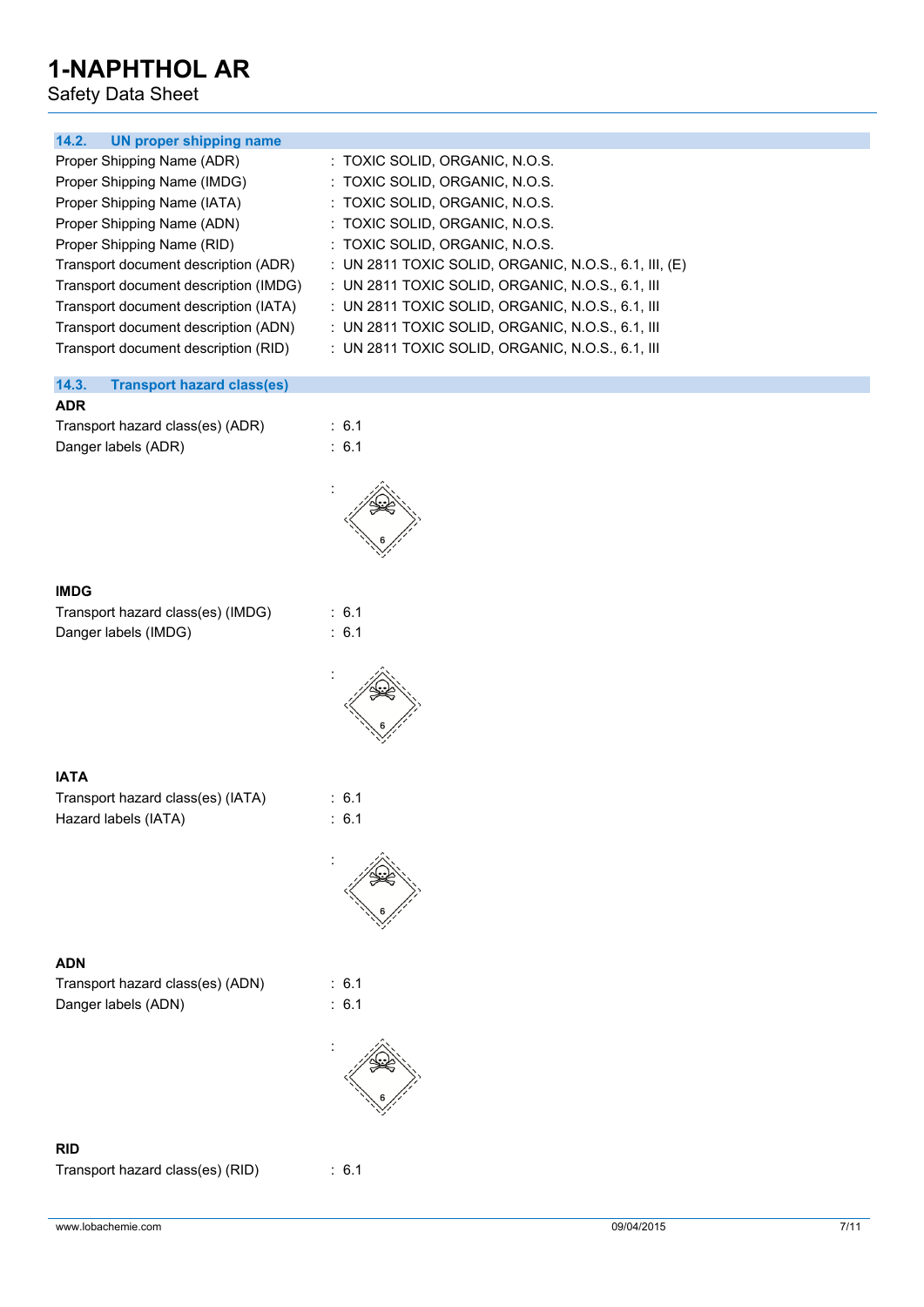Safety Data Sheet

| Danger labels (RID)                   | : 6.1                                    |
|---------------------------------------|------------------------------------------|
|                                       |                                          |
| 14.4.<br><b>Packing group</b>         |                                          |
| Packing group (ADR)                   | $\therefore$ $\mathbf{III}$              |
| Packing group (IMDG)                  | $\therefore$ III                         |
| Packing group (IATA)                  | $\therefore$ $\mathbf{III}$              |
| Packing group (ADN)                   | $\therefore$ III                         |
| Packing group (RID)                   | $\therefore$ III                         |
| <b>Environmental hazards</b><br>14.5. |                                          |
| Dangerous for the environment         | : No                                     |
| Marine pollutant                      | : No                                     |
| Other information                     | : No supplementary information available |

#### **14.6. Special precautions for user**

| - Overland transport                                                                                      |                      |                               |
|-----------------------------------------------------------------------------------------------------------|----------------------|-------------------------------|
| Classification code (ADR)                                                                                 |                      | : T2                          |
| Special provision (ADR)                                                                                   |                      | : 274, 614                    |
| Limited quantities (ADR)                                                                                  |                      | 5kg                           |
| Excepted quantities (ADR)                                                                                 |                      | $E = 1$                       |
| Packing instructions (ADR)                                                                                |                      | : P002, IBC08, LP02, R001     |
| Special packing provisions (ADR)                                                                          |                      | <b>B3</b>                     |
| Mixed packing provisions (ADR)                                                                            |                      | : MP10                        |
| Portable tank and bulk container<br>instructions (ADR)                                                    |                      | : T1                          |
| Portable tank and bulk container special<br>provisions (ADR)                                              |                      | : TP33                        |
| Tank code (ADR)                                                                                           |                      | : SGAH, L4BH                  |
| Tank special provisions (ADR)                                                                             |                      | : TU15, TE19                  |
| Vehicle for tank carriage                                                                                 |                      | : AT                          |
| Transport category (ADR)                                                                                  |                      | : 2                           |
| Special provisions for carriage - Bulk<br>(ADR)                                                           |                      | : VC1, VC2, AP7               |
| Special provisions for carriage - Loading,<br>unloading and handling (ADR)                                |                      | : CV13, CV28                  |
| Special provisions for carriage - Operation<br>(ADR)                                                      |                      | : S9                          |
| Hazard identification number (Kemler No.)                                                                 | $\ddot{\phantom{a}}$ | 60                            |
| Orange plates                                                                                             | İ                    | 60<br>2811                    |
| Tunnel restriction code (ADR)                                                                             |                      | E                             |
| EAC code                                                                                                  |                      | : 2X                          |
| - Transport by sea<br>Special provision (IMDG)<br>Limited quantities (IMDG)<br>Excepted quantities (IMDG) |                      | : 223, 274<br>5 kg<br>$E = 1$ |
|                                                                                                           |                      |                               |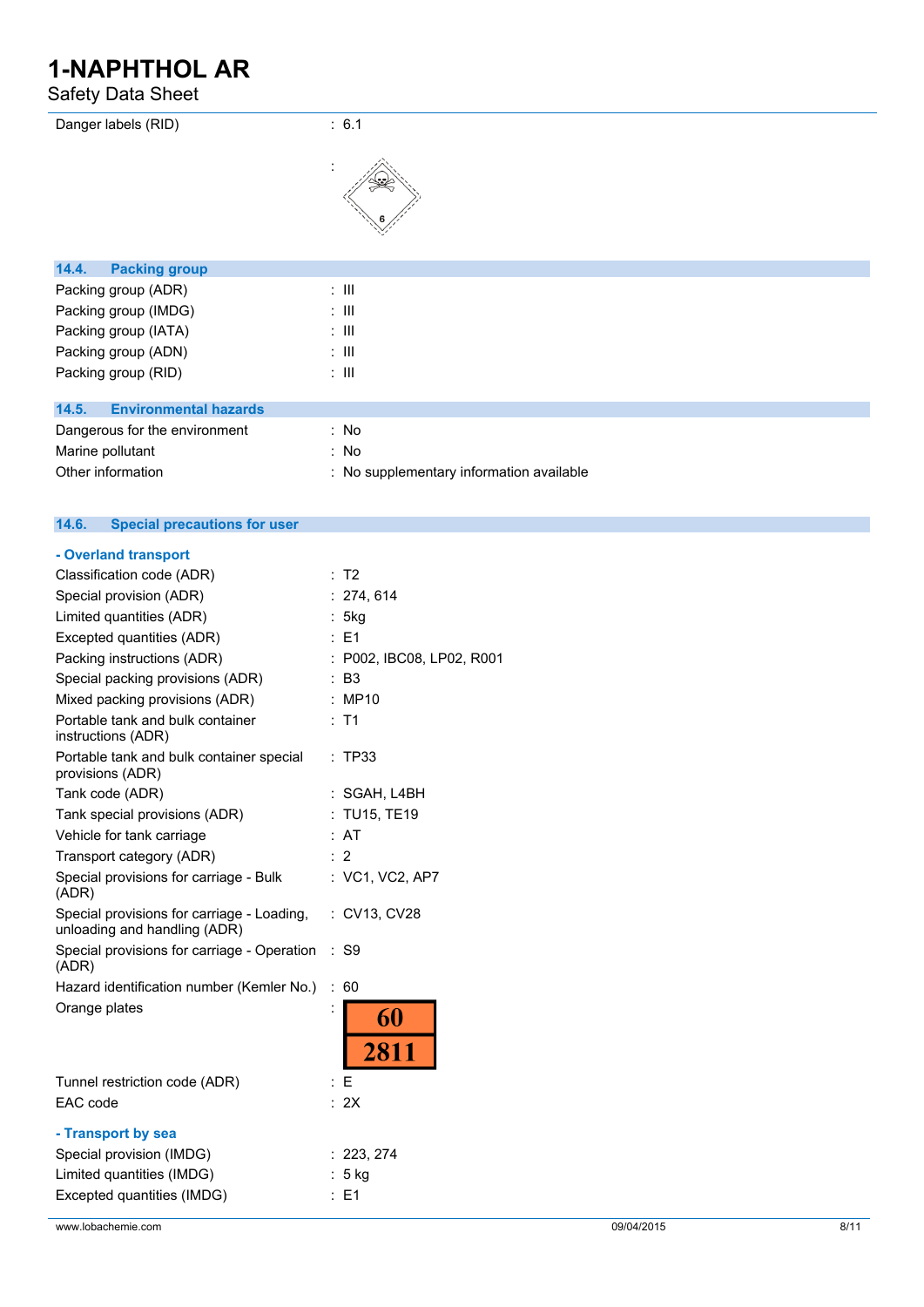## Safety Data Sheet

| Packing instructions (IMDG)                                  | : P002                    |
|--------------------------------------------------------------|---------------------------|
| IBC packing instructions (IMDG)                              | : IBC08                   |
| IBC special provisions (IMDG)                                | : B3                      |
| Tank instructions (IMDG)                                     | : T1                      |
| Tank special provisions (IMDG)                               | : TP33                    |
| EmS-No. (Fire)                                               | $: F-A$                   |
| EmS-No. (Spillage)                                           | $: S-A$                   |
| Stowage category (IMDG)                                      | : A                       |
| MFAG-No                                                      | : 154                     |
|                                                              |                           |
| - Air transport                                              |                           |
| PCA Excepted quantities (IATA)                               | $\therefore$ E1           |
| PCA Limited quantities (IATA)                                | : Y645                    |
| PCA limited quantity max net quantity<br>(IATA)              | : 10kg                    |
| PCA packing instructions (IATA)                              | : 670                     |
| PCA max net quantity (IATA)                                  | : 100kg                   |
| CAO packing instructions (IATA)                              | : 677                     |
| CAO max net quantity (IATA)                                  | $: 200$ kg                |
| Special provision (IATA)                                     | : $A3, A5$                |
| ERG code (IATA)                                              | : 6L                      |
| - Inland waterway transport                                  |                           |
| Classification code (ADN)                                    | : T2                      |
|                                                              |                           |
| Special provisions (ADN)                                     | : 274, 614, 802           |
| Limited quantities (ADN)                                     | : 5 kg                    |
| Excepted quantities (ADN)                                    | $\therefore$ E1           |
| Carriage permitted (ADN)                                     | : T                       |
| Equipment required (ADN)                                     | $:$ PP, EP                |
| Number of blue cones/lights (ADN)                            | $\therefore$ 0            |
| - Rail transport                                             |                           |
| Classification code (RID)                                    | $\therefore$ T2           |
| Special provision (RID)                                      | : 274, 614                |
| Limited quantities (RID)                                     | : 5kg                     |
| Excepted quantities (RID)                                    | : E1                      |
| Packing instructions (RID)                                   | : P002, IBC08, LP02, R001 |
| Special packing provisions (RID)                             | : B3                      |
| Mixed packing provisions (RID)                               | : MP10                    |
| Portable tank and bulk container<br>instructions (RID)       | $:$ T1                    |
| Portable tank and bulk container special<br>provisions (RID) | : TP33                    |
| Tank codes for RID tanks (RID)                               | : SGAH, L4BH              |
| Special provisions for RID tanks (RID)                       | : TU15                    |
| Transport category (RID)                                     | $\therefore$ 2            |
| Special provisions for carriage - Bulk                       | : VC1, VC2, AP7           |
| (RID)<br>Special provisions for carriage - Loading           | : CW13, CW28, CW31        |
| and unloading (RID)                                          |                           |
| Colis express (express parcels) (RID)                        | $:$ CE11                  |
| Hazard identification number (RID)                           | : 60                      |

### **14.7. Transport in bulk according to Annex II of MARPOL 73/78 and the IBC Code**

Not applicable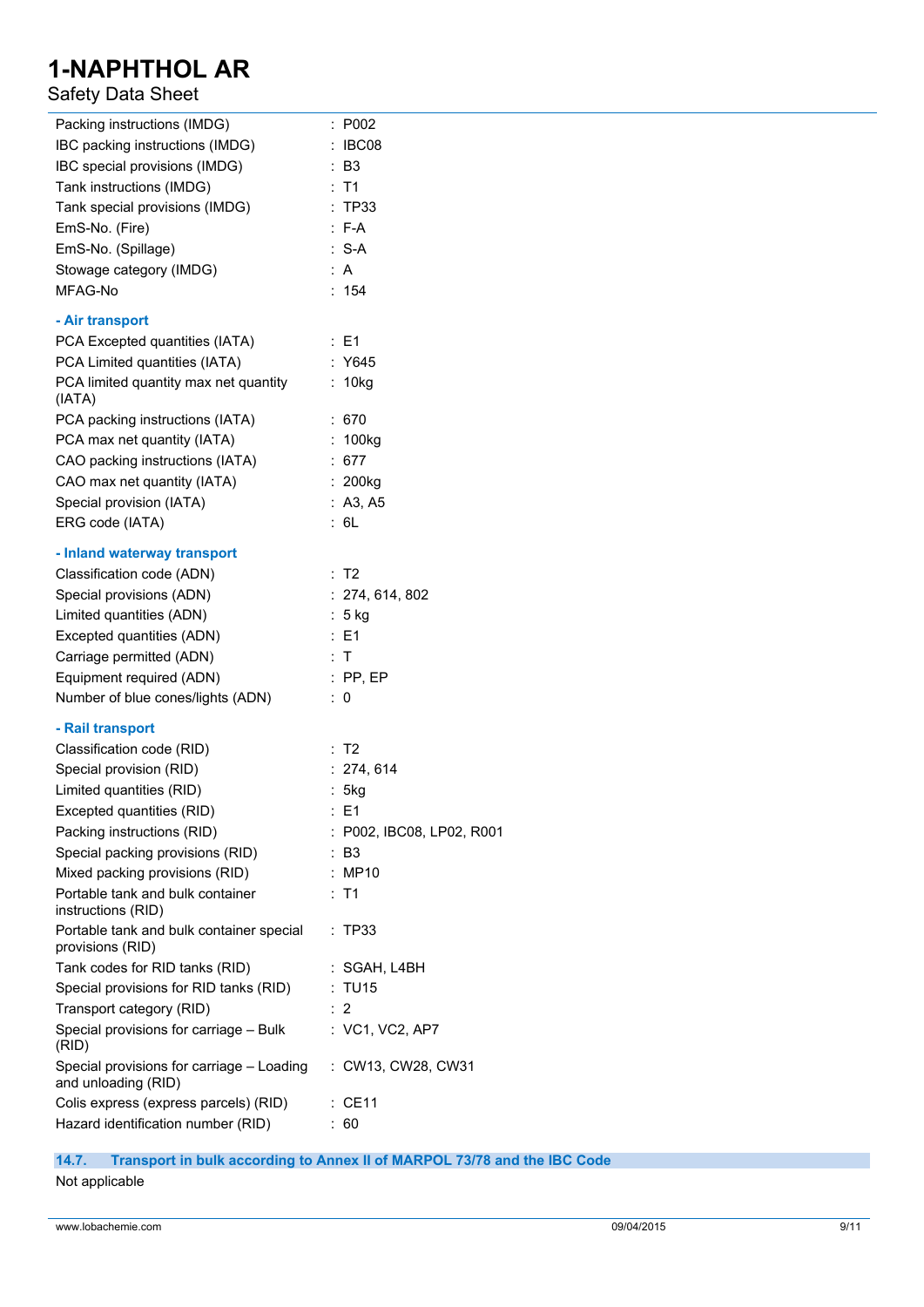Safety Data Sheet

## **SECTION 15: Regulatory information**

**15.1. Safety, health and environmental regulations/legislation specific for the substance or mixture**

### **15.1.1. EU-Regulations**

No REACH Annex XVII restrictions 1-NAPHTHOL AR is not on the REACH Candidate List 1-NAPHTHOL AR is not on the REACH Annex XIV List

#### **15.1.2. National regulations**

### **Germany**

| AwSV/VwVwS Annex reference                                                     | : Water hazard class (WGK) 1, slightly hazardous to water (Classification according to<br>VwVwS, Annex 3; WGK No 2944)                                     |  |
|--------------------------------------------------------------------------------|------------------------------------------------------------------------------------------------------------------------------------------------------------|--|
| 12th Ordinance Implementing the Federal<br>Immission Control Act - 12. BlmSchV | : Is not subject of the 12. BlmSchV (Hazardous Incident Ordinance)                                                                                         |  |
| <b>Denmark</b>                                                                 |                                                                                                                                                            |  |
| Recommendations Danish Regulation                                              | : Young people below the age of 18 years are not allowed to use the product<br>Pregnant/breastfeeding women working with the product must not be in direct |  |

contact with the product

### **15.2. Chemical safety assessment**

No additional information available

### **SECTION 16: Other information**

### Full text of R-, H- and EUH-phrases:

| Acute Tox. 4 (Dermal) | Acute toxicity (dermal), Category 4                                                        |
|-----------------------|--------------------------------------------------------------------------------------------|
| Acute Tox. 4 (Oral)   | Acute toxicity (oral), Category 4                                                          |
| Eye Dam. 1            | Serious eye damage/eye irritation, Category 1                                              |
| Skin Irrit, 2         | Skin corrosion/irritation, Category 2                                                      |
| STOT SE3              | Specific target organ toxicity — Single exposure, Category 3, Respiratory tract irritation |
| H302                  | Harmful if swallowed                                                                       |
| H312                  | Harmful in contact with skin                                                               |
| H315                  | Causes skin irritation                                                                     |
| H318                  | Causes serious eye damage                                                                  |
| H335                  | May cause respiratory irritation                                                           |
| R21/22                | Harmful in contact with skin and if swallowed                                              |
| R37/38                | Irritating to respiratory system and skin                                                  |
| R41                   | Risk of serious damage to eyes                                                             |
|                       |                                                                                            |